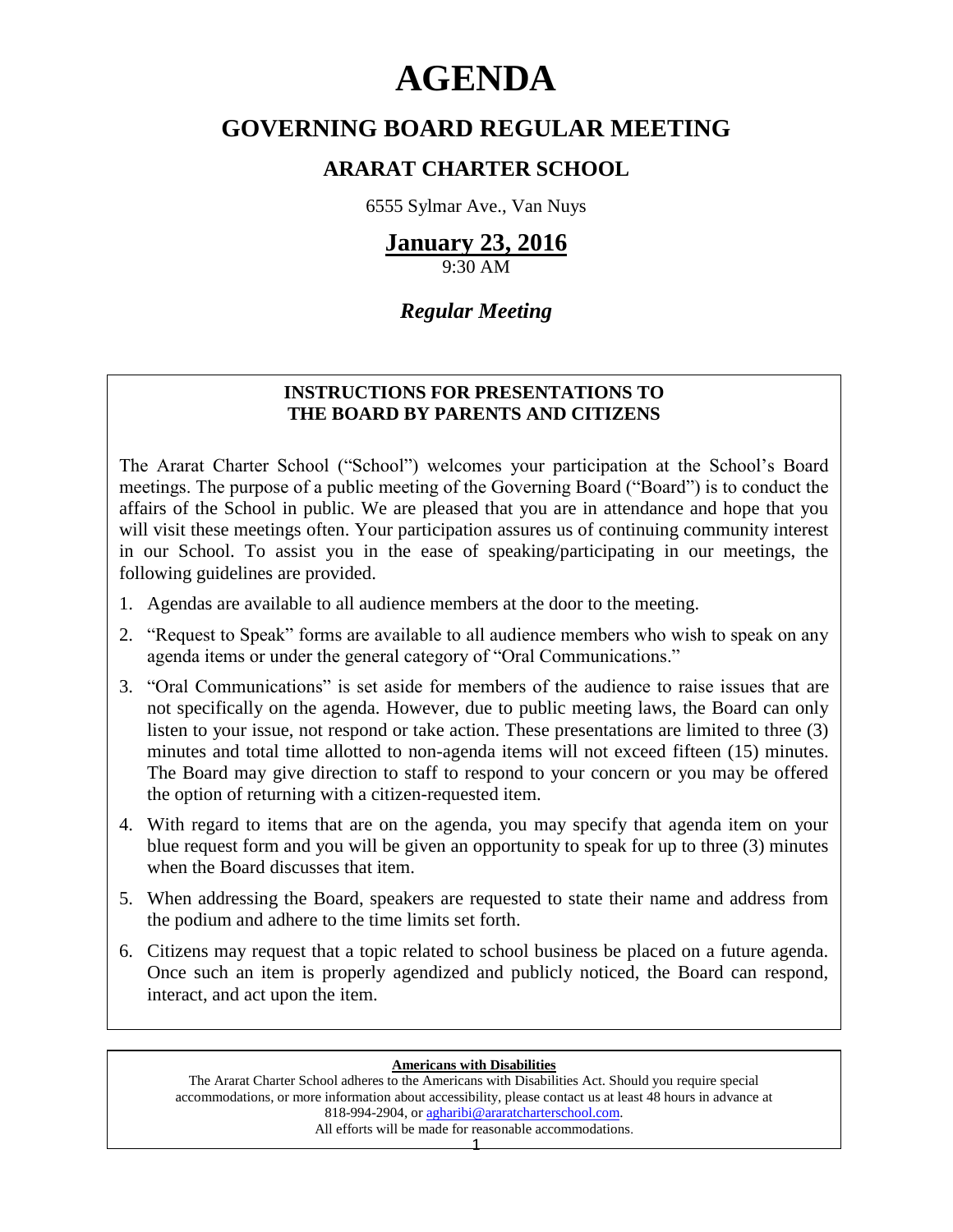#### **I. OPEN SESSION**

#### **A. CALL TO ORDER:**

Meeting was called to order by Board Secretary, Dr. Berjouhi Koukeyan at \_\_\_\_ am.

#### **B. ROLL CALL**

| Absent  |
|---------|
|         |
|         |
|         |
|         |
|         |
|         |
|         |
|         |
| Present |

#### **C. APPROVAL OF MINUTES OF BOARD MEETING OF DECEMBER 19, 2015**

Moved by: Seconded by: Vote:

#### **II. COMMUNICATIONS**

#### **A. ORAL COMMUNICATIONS:**

*Non-agenda items: no individual presentation shall be for more than three (3) minutes and the total time for this purpose shall not exceed fifteen (15) minutes. Ordinarily, Board members will not respond to presentations and no action can be taken. However, the Board may give direction to staff following a presentation.*

#### **B. FOR INFORMATION: CHAIRPERSON'S REPORT**. (Attachment)

#### **1. Update Regarding the Leasing/Purchasing and Financing of a Facility**

 **2. Update on the Diversity plan**

#### **C. FOR INFORMATION: PRINCIPAL'S REPORT.** (Attachment)

*This is a presentation of information that has occurred since the previous Board meeting. (Per attached report)*

- **1. Update on Calendar of Events**
- **2. Update on School Activities**

#### **D. FOR INFORMATION: FINANCIAL REPORT**

*This is an update from what has transpired since the last board meeting.*

#### **1. Budget to Date Update from Edtec**

#### **III. CONSENT AGENDA ITEMS**

*All matters listed under the consent agenda are considered by the Board to be routine and will be approved/enacted by the Board in one motion in the form listed below. Unless specifically requested by a Board member for further discussion or removed from the agenda, there will be no discussion of these items prior to the Board votes on them. The Principal recommends approval of all consent agenda items.*

#### **Approval of Consent Agenda**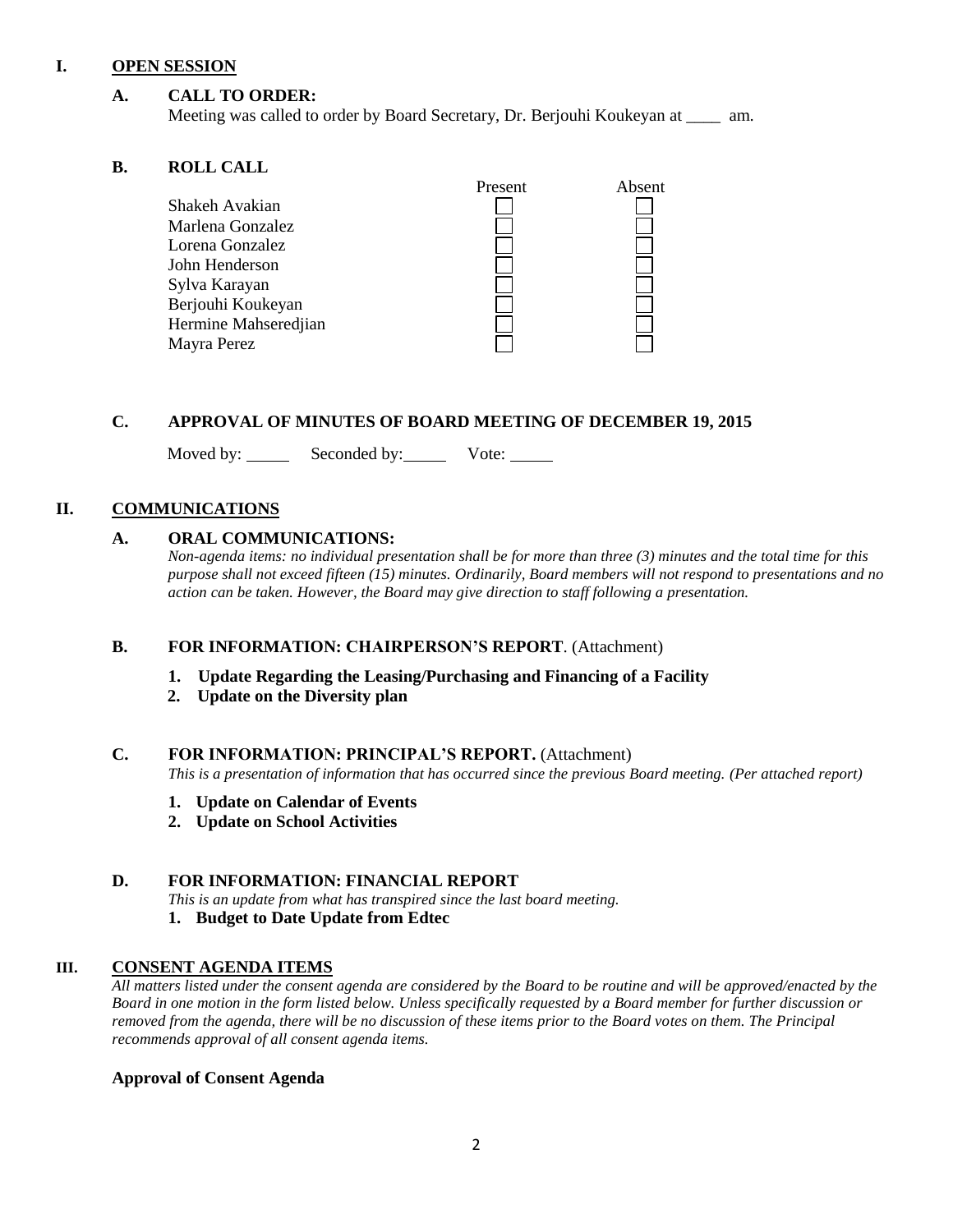Motion by: Seconded by: Vote:

#### **IV. ACTION ITEMS**

#### **A. Approval is Requested for LAUSD Compliance Monitoring Certification Form Recommend approval**

 Motion by: Seconded by: Vote:

#### **B. Approval is Requested for 2014-2015 SARC (School Accountability Report Card) Recommend approval**

 Motion by: Seconded by: Vote:

#### **C. Approval is Requested for 2015-16 EPA (Education Protection Account) Spending Plan Recommend approval**

 Motion by: Seconded by: Vote:

#### **V. INFORMATION ITEMS**/**POSSIBLE ACTION:**

- **A. Update on Paychex Software Implementation**
- **B. Form 700 Submission Deadline**
- **C. Options for Special Education 2016-2017**
- **D. Update on IPADS**
- **E. Minimum Wage Increase of \$10.00**
- **F. Upcoming CCSA Conference – March 14-17, 2016 Long Beach, CA**
- **G. Refurbishment of 9 Benches at Erwin Campus**
- **H. Form 700**
- **I. Association Update**

#### **VI. CLOSED SESSION**

*Adjourned to Closed Session at\_\_\_\_\_\_\_\_\_\_\_\_ to consider and/or take action upon any of the following items:*

#### **Public Employee Employment (G.C. 54957)**

Title:

- **Certificated Personnel Public Employee: Discipline/Dismissal/Release**
- **Classified Employee Update**

#### **CONFERENCE WITH LEGALE COUNSEL: ANTICIPAQTED LITIGATION**

Possible litigation pursuant to paragraph (2) or (3) Of subdivision (d) Of section54956.9: Two(2) cases.

#### **VII. PUBLIC SESSION – REPORT OUT OF CLOSED SESSION**

The Governing Board will report out any action taken in closed session, if any.